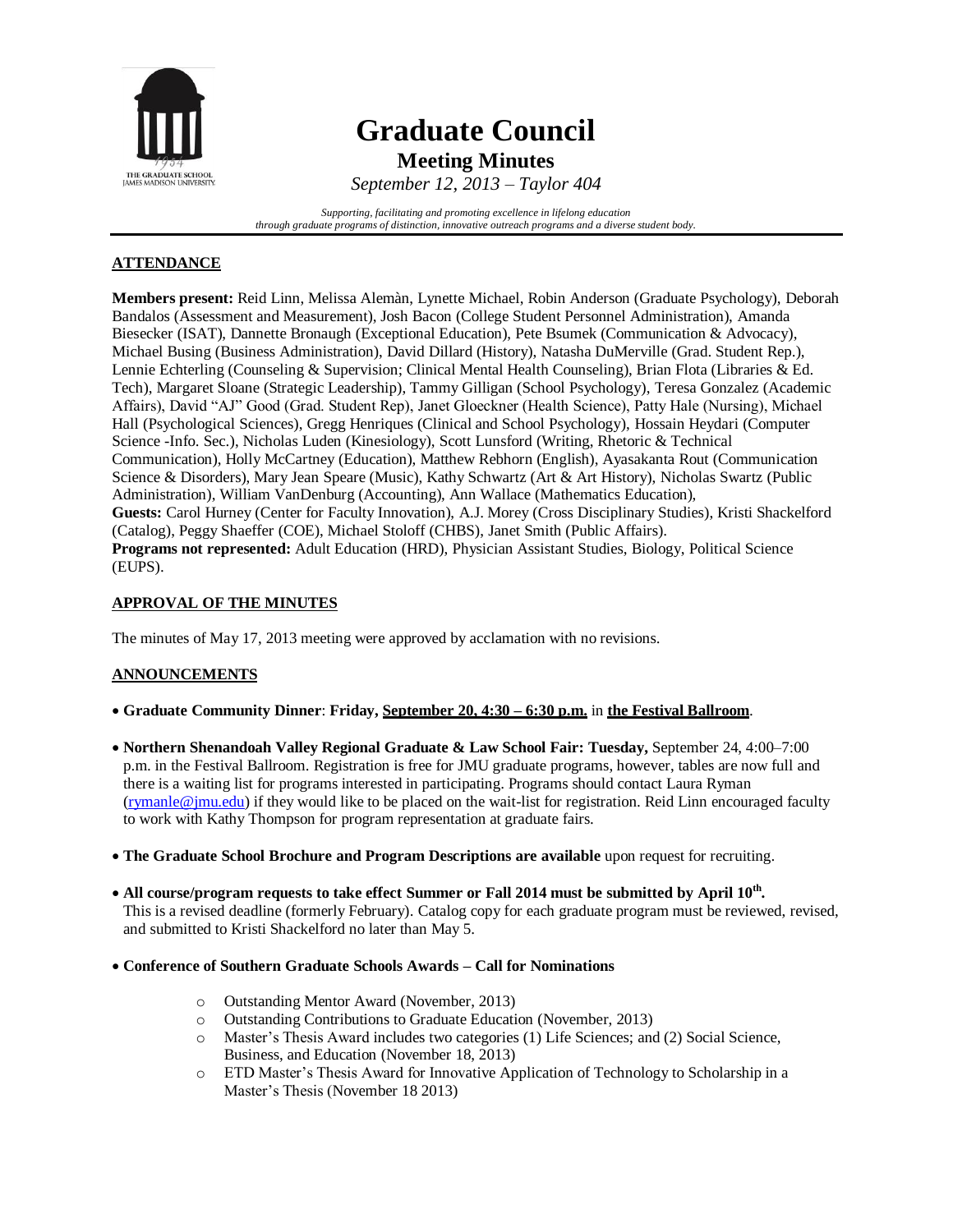**JMU Communications and Marketing welcomes news items.** (including activities and projects) as well as stories about graduate programs or graduate (Masters, Ed.S, or Doctoral) students and faculty. You may **submit story ideas to Janet Smith [\(smithjl@jmu.edu\)](file:///C:/Users/AJ/Downloads/smithjl@jmu.edu), who serves as the office's liaison to the Graduate Council.**

#### **DISCUSSION**

## **GSA Report** – AJ Good, Graduate Student in Public Administration

AJ Good shared ongoing activity within the GSA. AJ shared the desires of the GSA to connect graduate students with both social and professional campus resources via social media and events. Program directors were thanked for submitting program representatives for the GSA and remaining programs were encouraged to submit the names of representatives. The GSA also welcomed establishing working relationships with graduate programs and feedback from those in the programs. Specifically, AJ expressed the desire for graduate program co-facilitation and/or feedback with regard to future professional development and event programming.

- The first GSA meeting of the Fall semester will be October  $6<sup>th</sup>$ , 2013 in Taylor 302 at 4:00 pm.
- Reid reiterated the GSA mission to be a professional association for students and highlighted the importance of supporting student driven initiatives, such as the student and faculty community impact awards.

#### **Uploading of Unofficial Transcripts** – Lynette Michael

Lynette Michael announced that applicants will soon be able to directly upload copies of their unofficial transcripts during the application process (March 2014). Only those students who accept offers of admission and matriculate will need to have all official transcripts sent to The Graduate School as a condition of admission.

#### **CFI Programming for 2013-2014 –** Carol Hurney, Executive Director of CFI.

Carol Hurney previewed changes to the approach and programming at CFI and the impact those changes may have on the graduate student community. Moving away from a person-centered approach (i.e. programming directed toward types of faculty), CFI plans to take a more inclusive approach that opens up most programs to all graduate school faculty and students. One graduate student-specific program will remain; the Graduate Research Fellows program generally has had the highest success rate among graduate students and will be continued this year without the stipend. The CFI can also work directly with graduate programs and organizations such as the GSA to improve awareness of CFI events and to serve as a resource for program-specific needs.

#### **Madison Future Commission (***Strategic Plan***) Update** - Reid Linn

Reid provided an overview of the strategic planning process by the Madison Future Commission including the Academics Committee's core qualities and related goals. He spoke about the University Planning Team meeting on September 10, which he attended as a committee co-chair, and provided the following timeline for the MFC strategic planning for the year.

## **Madison Future Commission (MFC) Timeline for 2013-2014 …**

**September 10 -** The University Planning Team (UPT) meets with committee co-chairs after reviewing all of the committee reports. They will use the reports as the primary basis for developing a list of draft core qualities and goals to submit to the president and senior leadership team.

Narrow down the core qualities (above).

**September 13 -** The president and his team, who have each already read all of the MFC committee reports, will review the UPT's submission and provide them with feedback. The feedback will then be reflected in an updated version of the core qualities and goals. From there, the draft will be sent to the JMU Board of Visitors.

**October 4 -** The Board will review the updated draft of core qualities and goals and provide feedback to Dr. Warner and Brian Charette. The draft core qualities and goals will be appropriately updated.

**October 5** - The draft core qualities and goals, along with each of the MFC committee reports, will be posted on the MFC website. A bulk email will be sent to faculty and staff by the UPT inviting faculty and